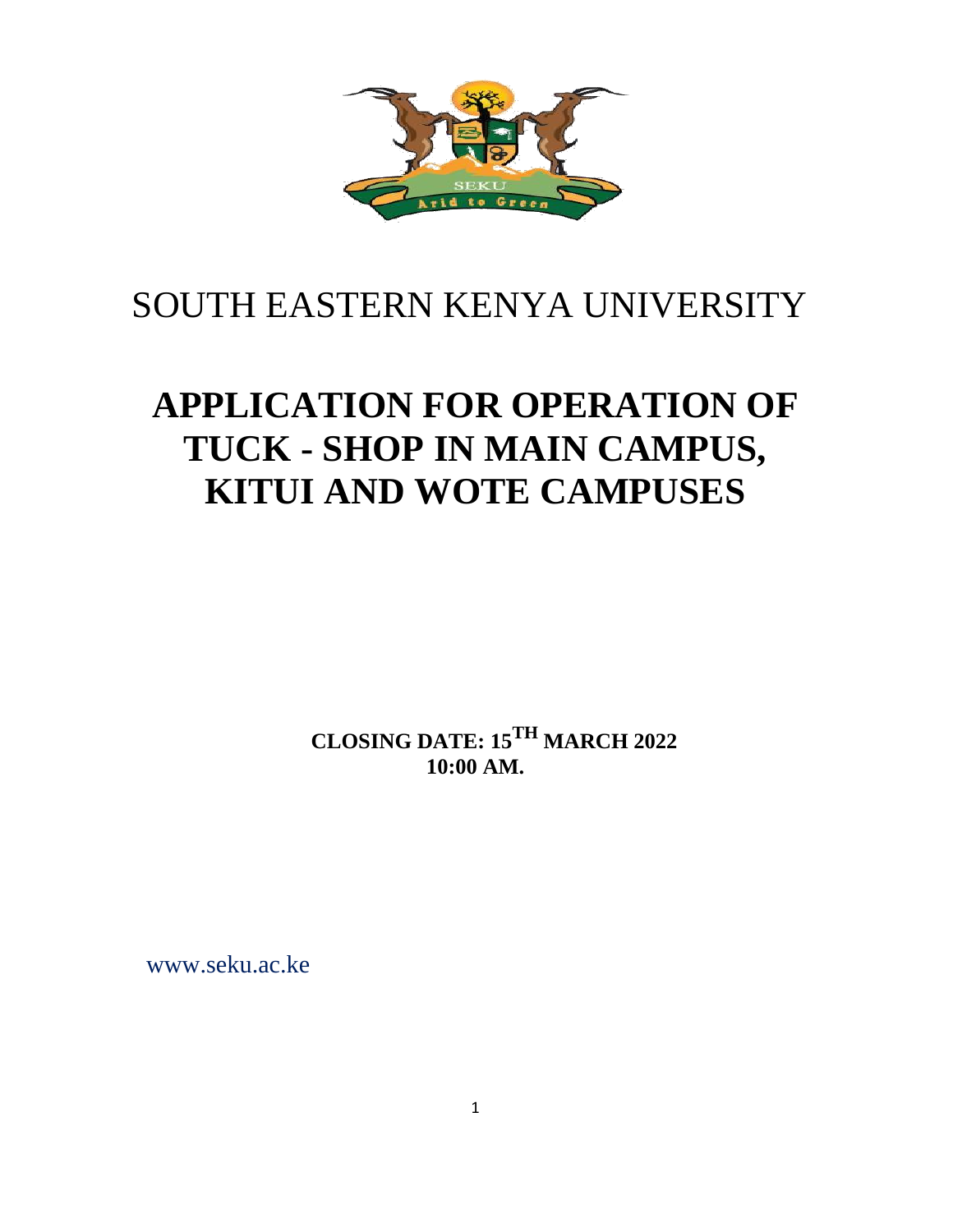## **Table of Contents**

|            | <b>SECTION 1</b> - Invitation for Application | Page |
|------------|-----------------------------------------------|------|
|            | <b>SECTION 11</b> - Instruction to Candidates | -5-  |
| SECTION111 | - Application Form/evaluation criteria  7     |      |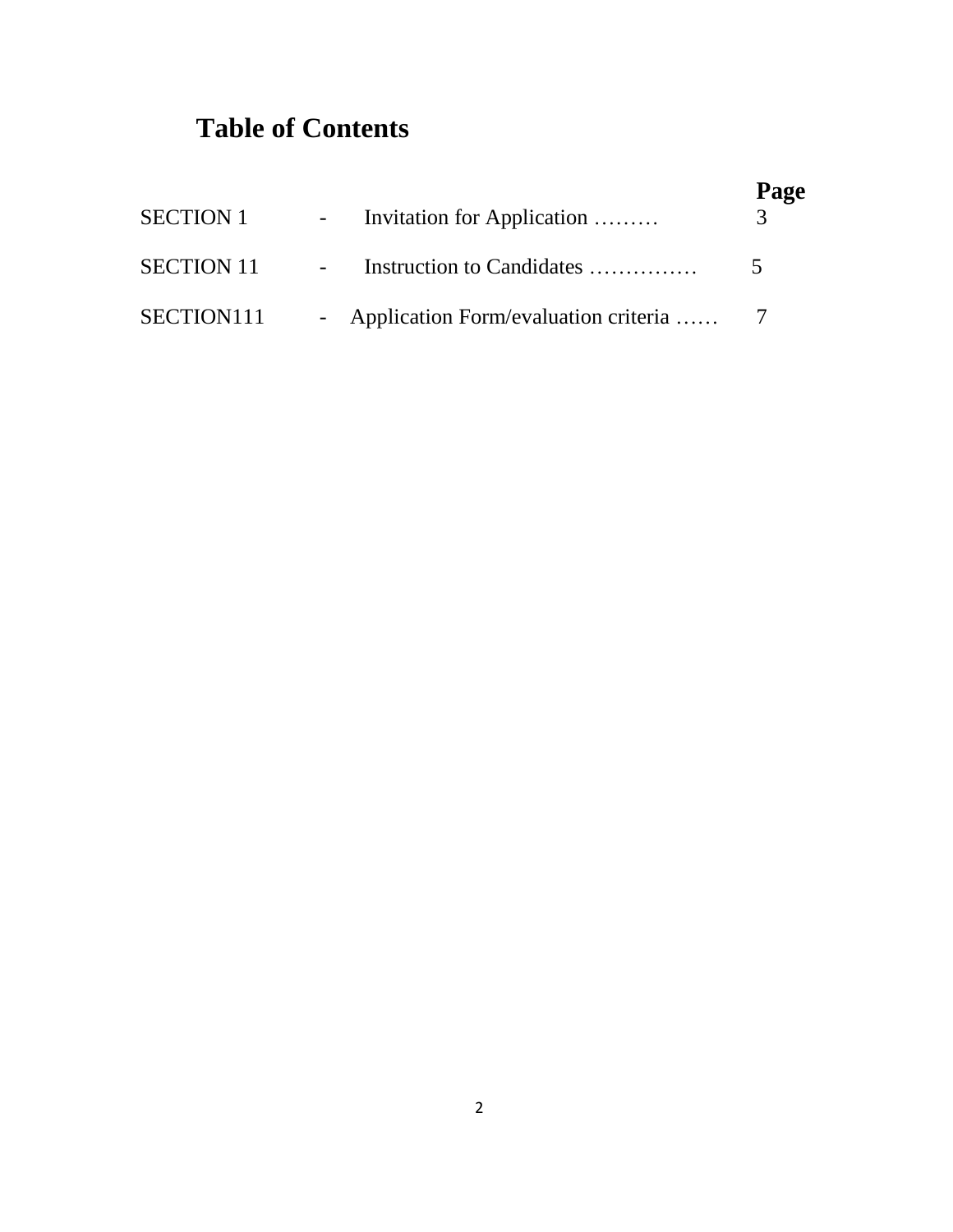### **SECTION 1- INVITATION FOR APPLICATION FOR TUCKSHOPS IN MAIN CAMPUS AND KITUI CAMPUS**

- 1. South Eastern Kenya University (SEKU) now invites individual /groups of Students with registered firms to submit sealed applications for the operation of Tuck shops in SEKU Main Campus, Kitui and Wote campuses for the 2022 – 2023 financial year.
- 2. Interested eligible candidates may inspect and download the Application documents by visiting the University's website www.seku.ac.ke
- 3. This offer is in line with the governments' policy of offering the youth procurement and business opportunities.
- 4. The documents are available free of charge and MUST only be obtained from the website link listed above and are not from any other administrative offices of the University.
- 5. A single application is required per student/group of students.
- 6. To be eligible, the applicant must prove that they qualify to participate in public procurement by providing all the documents as listed in the evaluation criteria under preliminary and mandatory requirements.
- 7. The candidates will thereafter have to prove their competency by fully complying with the instructions as listed in the Evaluation criteria under detailed evaluation.
- 8. The duly completed applications must be submitted in a sealed envelope clearly marked with the respective required tuck shop and dropped in the tender/ Quotation Box in the procurement office. You are hereby requested to note that incorrectly addressed envelopes will not be opened.
- 9. All the successful candidates will be appropriately notified through emails provided in the application and any other approved channels as directed by the University.
	- 10. South Eastern Kenya University reserves the right to authenticate information provided herein without reverting to the candidates.

Yours Faithfully

Head of Procurement For: Vice Chancellor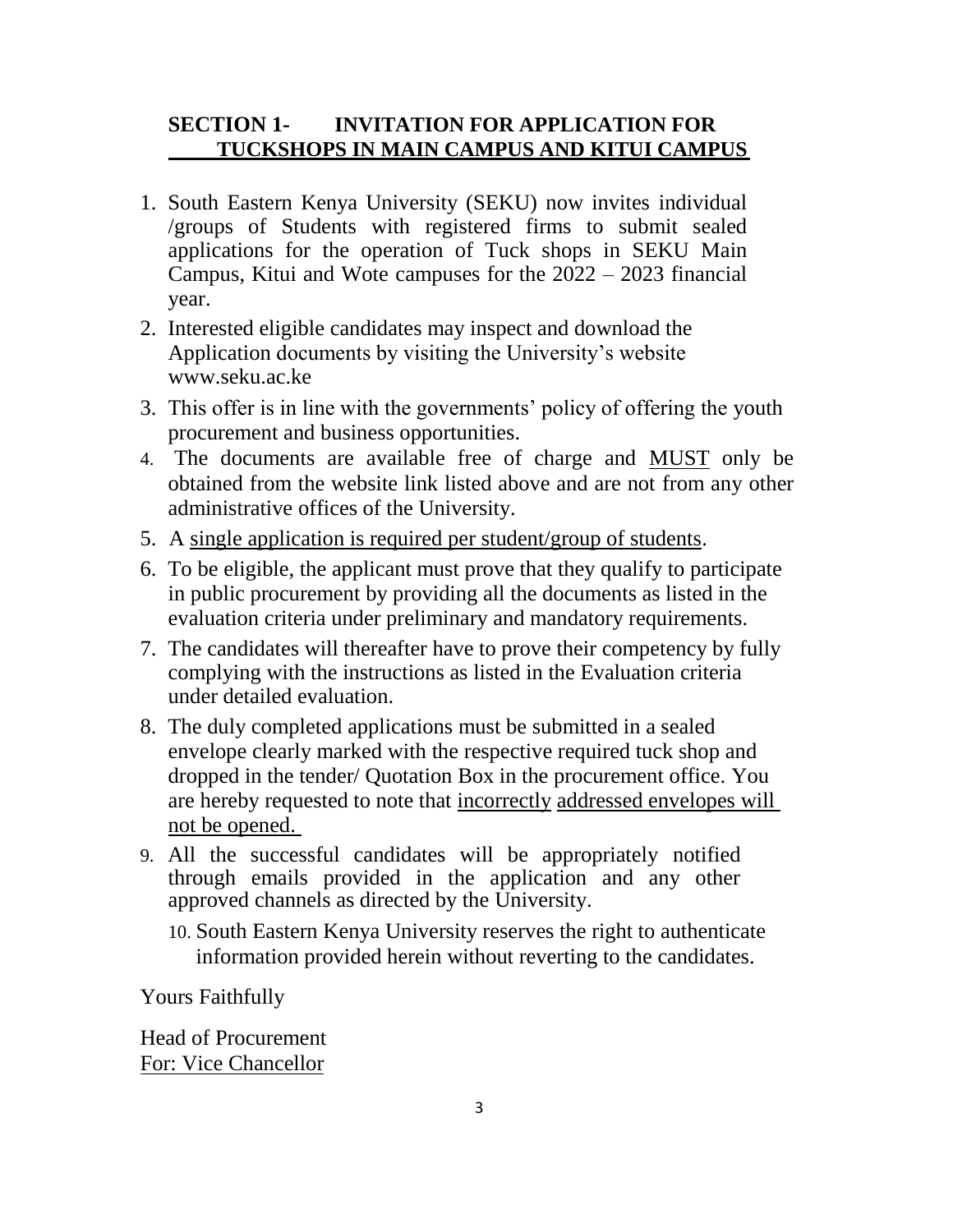#### SECTION II - INSTRUCTIONS TO CANDIDATES

2.1 Scope of Tender

South Eastern Kenya University (hereinafter referred to as the procuring entity) intends to allocate tuck-shops under various categories to interested students. Submitted applications should be received not later than **15th March 2022 10:00AM** 

All applicants currently running tuck shops should note that they too have to re-apply afresh as all other previous allocations shall stand

expired on **30 th March 2022**.

- 2.2 Submission of Application
- 2.2.1 Applications for allocation of tuck shops shall be submitted in plain sealed envelopes clearly marked with the Tuck-shop category name and deposited in the tender box situated at the Procurement Block, South Eastern Kenya University, Main Campus so as to be received on or before **15th March 2022** at 10.00am.
- 2.2.2 Incorrectly addressed envelopes will NOT be opened. Late submissions will also NOT be accepted.
- 2.2.3 All the information requested for shall be provided in English Language.
- 2.2.4 Failure to provide information that is essential for effective evaluation of the applicant's application, or provision of false information and documentation, will result in the application being disqualified.
- 2.3 Eligible Candidates

2.3.1 This invitation for application of Tuck-shops is open to all SEKU registered students.

2.4 Pagination of the document

2.4.1 The submitted document should be properly bond and paginated including all attachments from the  $1<sup>st</sup>$  to the last page.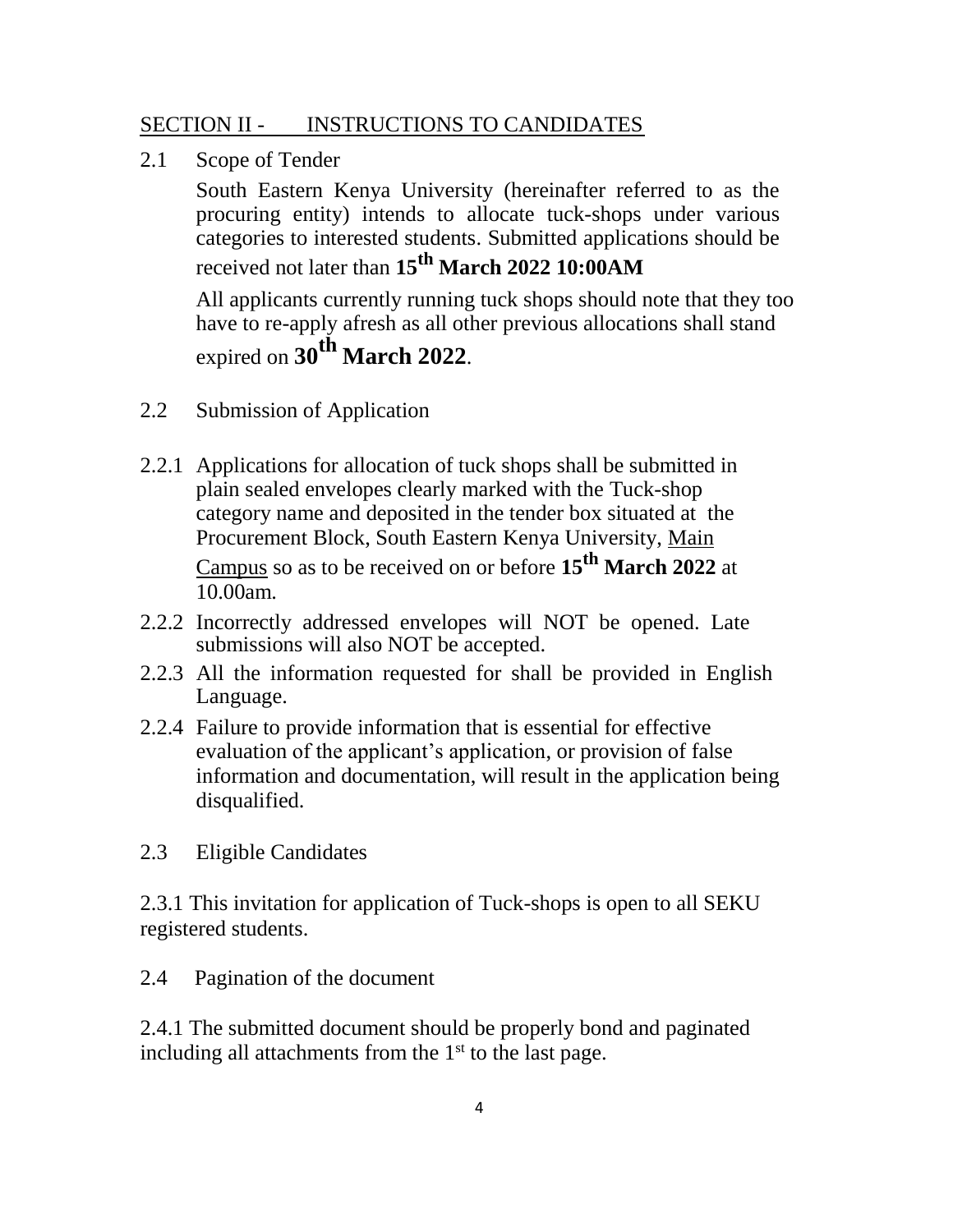#### 2.4 Qualification Criteria

- 2.4.1 The allocation of Tuck-shop will be based on meeting the minimum requirements in the criteria set as shown in the application form which will constitute 50 percent of the marks, the other 50 percent will be on the basis of the highest bidder for the tuck shop.
- 2.4.2 South Eastern Kenya University requires that applicants observe highest standards of ethics during the operation of the tuck-shops. The following rules will apply:

(a) South Eastern Kenya University will reject an application for allocation of Tuck-shop if it determines that an applicant has engaged in corrupt or fraudulent activities in competing for the allocation of the tuck-shop.

(b)We will declare the applicant ineligible for allocation of a tuckshop if at any time South Eastern Kenya University determines that the applicant is related to an employee of the University unless otherwise pre-declared to avoid conflict of interest.

(c) We will declare an applicant ineligible for allocation of tuck-shop if at any time, it determines that the applicant has committed an offence relating to procurement, has breached regulations for procurement before in another public entity, has in procurement proceedings given false information about its actions and has been debarred or been blacklisted before by another public entity.

| S/NO | <b>LOCATION OF THE SHOPS</b> | <b>STATUS</b>               |
|------|------------------------------|-----------------------------|
|      | <b>RECREATION CENTRE</b>     | <b>VACCANT BY 30.3.2022</b> |
|      | VICTORIA HOSTEL              | $\epsilon$                  |
|      | ELEMENTATITA HOSTEL          | $\epsilon$                  |
|      | TURKANA HOSTEL               | $\epsilon$                  |
|      | <b>WOTE CAMPUS</b>           | ,,                          |
|      | ANY OTHER                    |                             |

### **AVAILABLE TUCK SHOPS**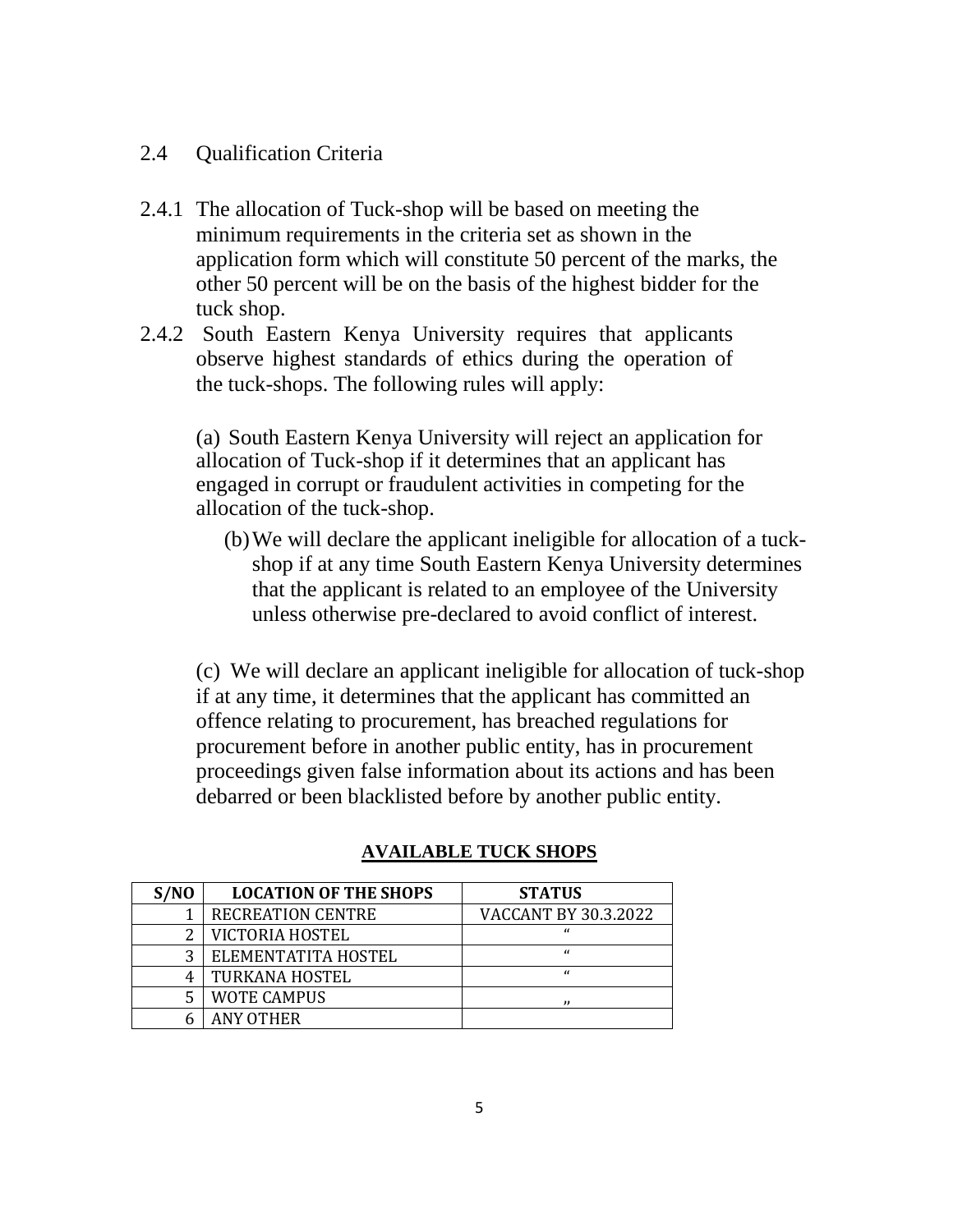## SECTION III- APPLICATION FORM/EVALUATION CRITERIA

### OPERATION OF TUCK SHOPS IN SEKU MAIN CAMPUS, KITUI AND WOTE **CAMPUSES**

#### **PART A – GENERAL (50 Marks)**

| S/NO        | <b>PARTICULARS</b>                                            |    | <b>MARKS</b> |
|-------------|---------------------------------------------------------------|----|--------------|
| 1.          | <b>COMPANY DETAILS</b>                                        |    | 2Marks       |
| a           | Company Name/ Applicant Name                                  |    |              |
| b           | Physical Address                                              |    |              |
| $\mathbf c$ | Contact person                                                |    |              |
| d           | Type of Company (private, public, partnership                 |    |              |
|             | etc                                                           |    |              |
| 2.          | <b>REGISTRATION DETAILS</b>                                   |    | 4 Marks      |
| $\rm{a}$    | Date of Registration                                          |    |              |
| b           | Registration No.(attach copy of certificate)                  |    |              |
| 3.          | <b>LEGAL REQUIREMENTS</b>                                     |    | 12 marks     |
|             |                                                               |    | (3marks)     |
|             |                                                               |    | each)        |
| a           | VAT Certificate No. (attach copy)                             |    |              |
| b           | Pin Certificate No. (attach copy)                             |    |              |
| $\mathbf c$ | Tax Compliance certificate (attach copy)                      |    |              |
| d           | Trade License (attach copy)                                   |    |              |
| 4           | <b>OWNERSHIP DETAILS</b>                                      |    | 2Marks       |
| a           | Names of Directors, Gender, Age and % of<br>shares held       | 1. |              |
|             |                                                               | 2. |              |
|             |                                                               | 3. |              |
|             |                                                               | 4. |              |
|             |                                                               | 5. |              |
|             |                                                               | 6. |              |
|             |                                                               | 7. |              |
| b           | Name of Managing Director                                     |    |              |
| 5           | <b>FINANCIAL STANDING</b>                                     |    | 20 Marks     |
| a           | State the amount to be invested in the business               |    |              |
| b           | Prove of Financing e.g. by bank (attach copy<br>of statement) |    |              |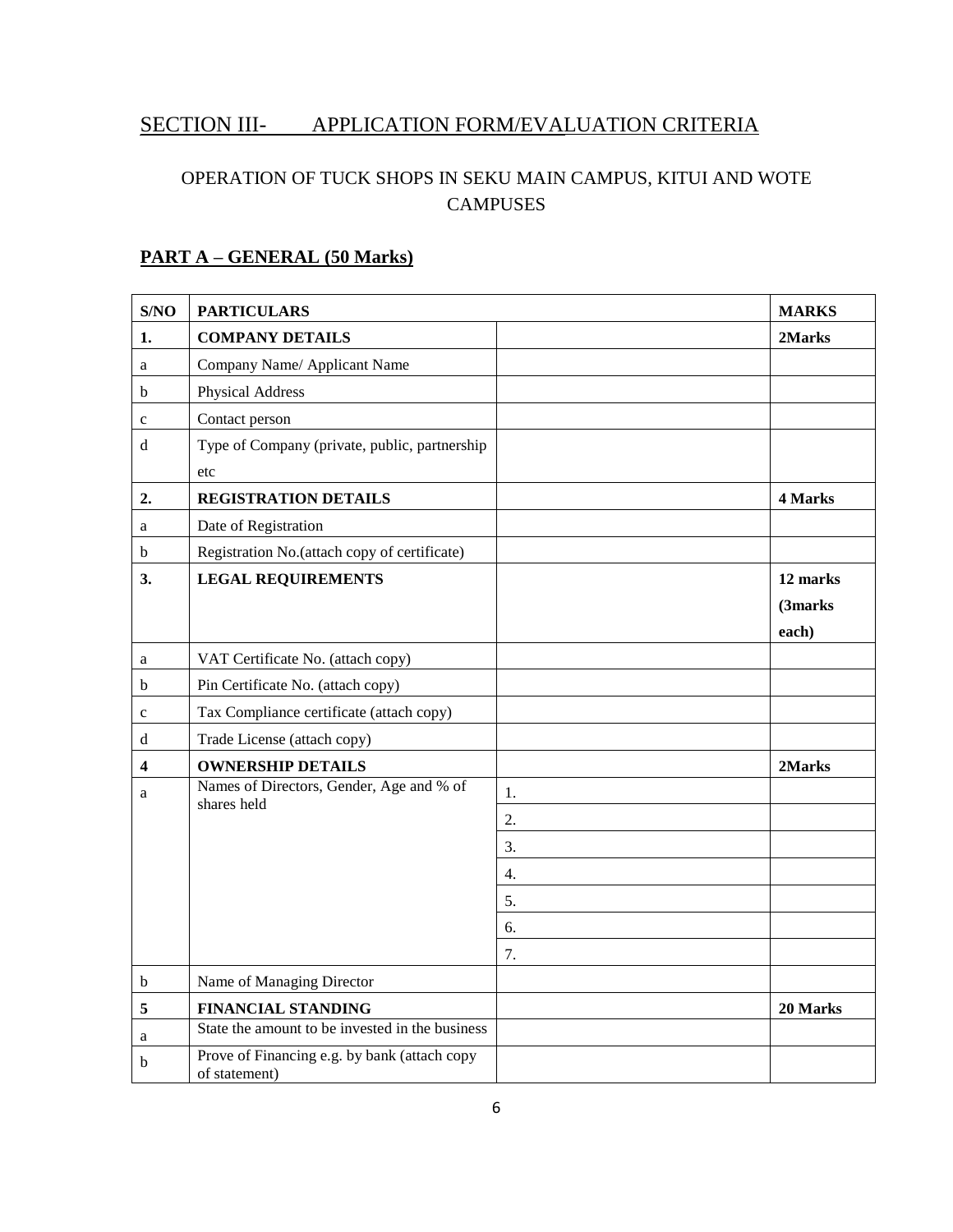| $\mathbf{C}$ | Financial guarantee (if any)                                                                         |                                                                                                                                                                 |          |
|--------------|------------------------------------------------------------------------------------------------------|-----------------------------------------------------------------------------------------------------------------------------------------------------------------|----------|
| 6            | <b>NATURE OF BUSINESS</b>                                                                            |                                                                                                                                                                 |          |
| a            | Main business to be operated e.g. M-pesa,<br>Fast food, Mobile Repair, Salon, General<br>grocers etc |                                                                                                                                                                 | 2Marks   |
| b            | State any other complementary businesses<br>which you may wish to operate in the tuck-<br>shop       |                                                                                                                                                                 |          |
| $\mathbf{C}$ | State the time you will operate the shop e.g.<br>8am-6pm                                             |                                                                                                                                                                 |          |
| d            | When do you intent to commence the<br>business?                                                      |                                                                                                                                                                 |          |
| 7            | <b>LOCATION</b>                                                                                      |                                                                                                                                                                 | 2Marks   |
| a            | Where do you prefer to be allocated the<br>shop?(please indicate by ticking)                         | <b>Recreation Centre</b><br>$1_{-}$<br>Victoria Hostel<br>2.<br>3.<br>Elementaita Hostel<br>Turkana Hostel<br>4.<br><b>Wote Campus</b><br>5.<br>Any Other<br>6. |          |
| 8            | <b>REFERENCES</b>                                                                                    |                                                                                                                                                                 | 2marks   |
| a            | State where else you have operated a similar<br>business if applicable                               |                                                                                                                                                                 |          |
| b            | Name of referees if any                                                                              |                                                                                                                                                                 |          |
| 9            | <b>PERSONNEL</b>                                                                                     |                                                                                                                                                                 | 2marks   |
| a            | List the personnel who will work in the shop<br>(attach details)                                     |                                                                                                                                                                 |          |
| 10           | PRESENTATION AND PEGINATION OF<br>THE APPLICATION DOCUMENT                                           |                                                                                                                                                                 | 2Marks   |
|              |                                                                                                      | <b>TOTAL</b>                                                                                                                                                    | 50 Marks |

#### **PART B – FINANCIAL (50 Marks)**

The University offers tuck shops to students for rent on monthly basis, the reserve rental amounts (minimum rent payable) is Ksh.3,000/ per month however applicants may offer to pay amounts above the minimum rent payable. The winning bidders will sign a contract and pay a deposit of Kshs 3,000/= to SEKU. Water and electricity bills will be charged separately.

In Part B, applicants will be scored on the basis of the rent they offer with those offering to pay the minimum rent (Ksh.3,000/-) being scored zero.

Example if the overall highest rent offered for a tuck shop is Ksh. 7,500/-, the applicant will be scored 50marks under Part B the other applicants will then be ranked on the basis of the highest offer.

The rent offered is exclusive of water, electricity and any other costs incurred during the rental period.